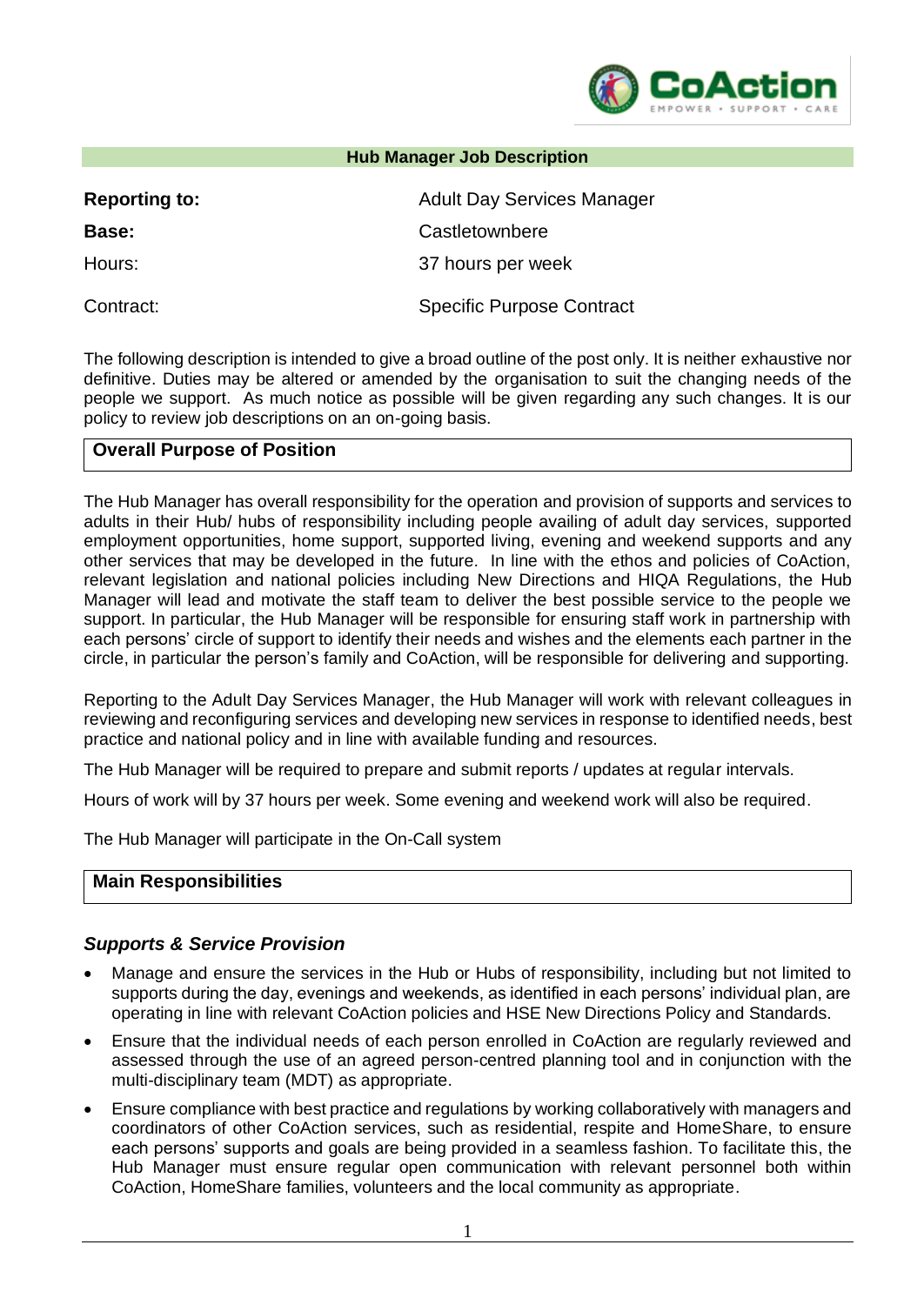

- Be very aware of and familiar with each person being supported and the services and supports being provided to them from CoAction.
- Lead and ensure each person supported has an up to date and meaningful person centred plan with clear support needs and goals identified, both short and long term.
- Guide and motivate staff in the implementation of goals identified in each person's plan and in the delivery of supports.
- Guide staff in ensuring compliance with legal and accreditation requirements and promote a culture of best practice.
- Attend case review meetings, case conferences and Referral & Enrolment meetings as required.
- Maintain appropriate records and documentation in line with organisational policies, Salesforce, ESS, NASS, and any other such systems that may be introduced from time to time.
- Ensure that all safeguarding concerns, incidents and allegations of abuse are reported and responded to in line with organisational policy and procedures, HSE and HIQA requirements.
- As part of a team, participate in the review, reconfiguration and development of services based upon identified needs in individual plans and as necessitated based on available funding and resources.
- Promote a culture of active listening and engagement with families / significant others of the people we support so as to ensure any issues of concern, or formal complaints, are responded to appropriately and in a timely manner.
- In conjunction with the Adult Day Services Manager, liaise with the multi-disciplinary team to ensure all referrals are managed and prioritised appropriately.
- Ensure that people's options for support are explored, referrals are passed to the appropriate channels, and acted on, by the most relevant person within the Hub, and work collaboratively to ensure this happens.
- Participate in the On-Call system.
- Submit reports as requested by the Adult Day Services Manager and attend regular meetings as required.

#### *HR Responsibilities*

- Carry out line management duties including regular communication and engagement with front line managers and 'leads', formal supervision, appraisals, development performance reviews, team building and retention/motivation initiatives.
- Ensure effective planning of staff rosters in all Hubs of responsibility with particular regard to ensuring the staffing levels and skill mix are appropriate to the support needs and the number of the people being supported.
- Work with the Adult Day Services Manager and HR in the recruitment, selection, induction, training and ongoing professional development of staff.
- Maintain and monitor appropriate staff records and documentation, including annual leave records, OWT's, rosters, timesheets via ESS and any other systems that may be introduced from time to time.
- Support and encourage clear, regular and effective communication amongst staff and in particular staff who are supporting people across a number of settings.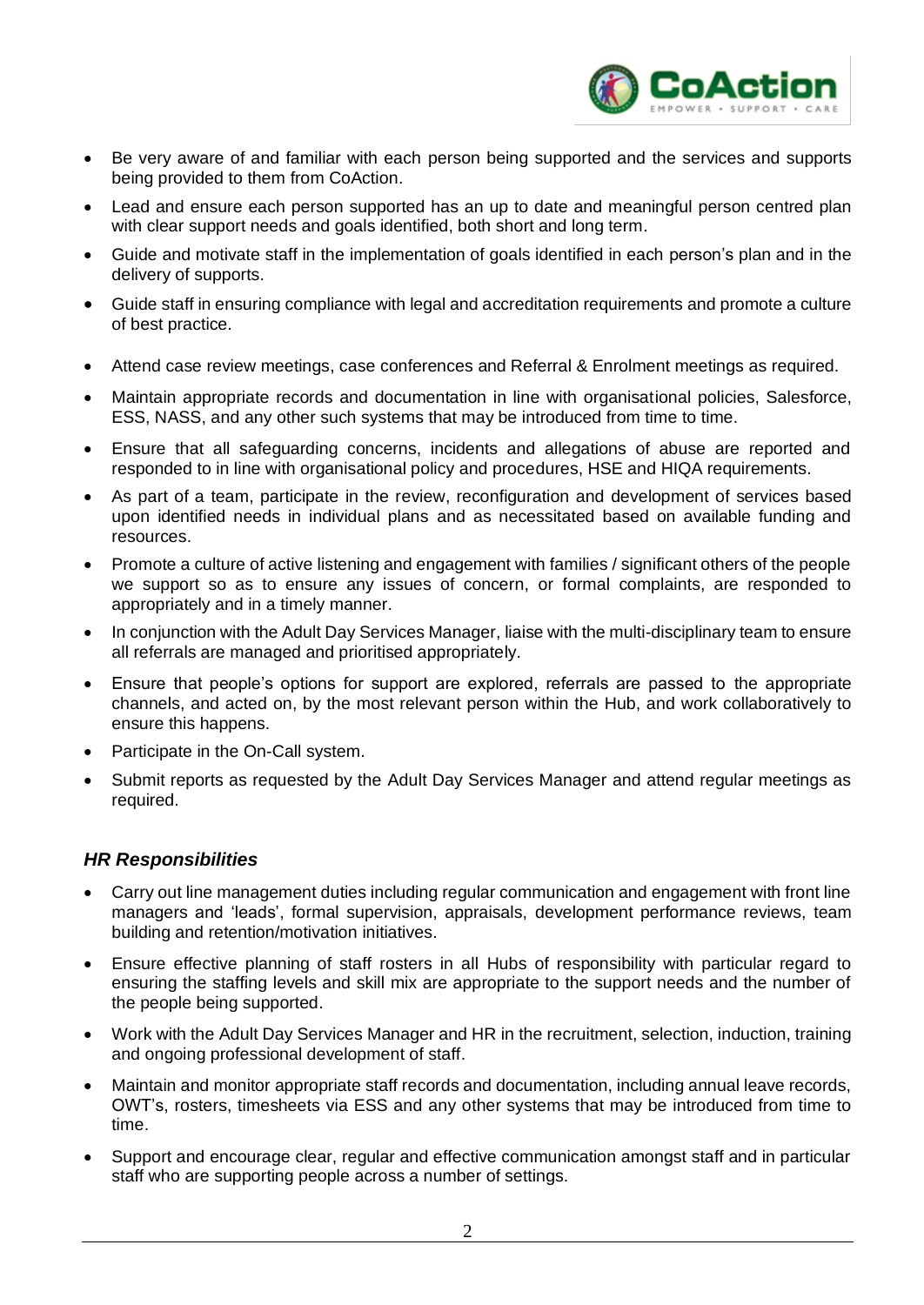

#### *Health, Safety & Risk Management Responsibilities*

- Be the responsible person for the Health & Safety for the Hub or Hubs of responsibility as set out in the Safety Statement.
- Ensure the Health, Safety and Risk management requirements, as per relevant organisational policies and procedures and legislation are in place, managed and regularly reviewed within the area (s) of assignment.
- Ensure compliance with GDPR standards.

#### *Financial Management Responsibilities*

- Manage the overall budgets for the area of responsibility as a whole and approve purchase orders and invoices as per the organisations policies and Standard Operating Procedures as they are developed and implemented.
- With the support and guidance of the Adult Day Services Manager and Finance Manager ensure there are appropriate financial management systems in place to manage the income and expenditure of the area of responsibility.
- Ensure there is a lead person in each Hub to ensure all maintenance and repair issues are dealt with in a timely manner, ensuring buildings and transport are maintained to a high standard at all times and that issues are reported in line with organisational policy.
- Ensure that resources for the delivery of services are planned, sourced, deployed and managed with value for money in mind in agreement with the Adult Day Services Manager and in line with organisational policy.
- Manage and approve expenditure in line with CoAction's Procurement Policy, including purchase orders, invoices, expensive claims, petty cash etc.
- Manage and approve staff timesheets, Working Time forms etc. in conjunction with the policy, current systems or systems that may be introduced in the future

#### **Strategic Planning, Community Networking, Training & Professional Development**

- As part of a management team, work with colleagues to develop strategies and plans that work towards ensuring supports are provided within the persons' community, to the greatest extent possible, actively promoting community inclusion and participation at every opportunity.
- Continuously stay abreast of national and international developments and best practice in the provision of services and supports to adults with an intellectual disability, with or without autism, actively contributing to and engaging with the development of CoAction's annual service plans and strategic plans.
- Represent CoAction at local Hub level, developing relationships and strong links with families and community based organisations / groups in the area of assignment.
- Attend training and development courses that support the postholder in their role, as identified and agreed with the Adult Day Services Manager.
- Undertake any other duties commensurate with this position. Duties may be altered or amended by the organisation to suit the changing needs of the people we support and of CoAction.